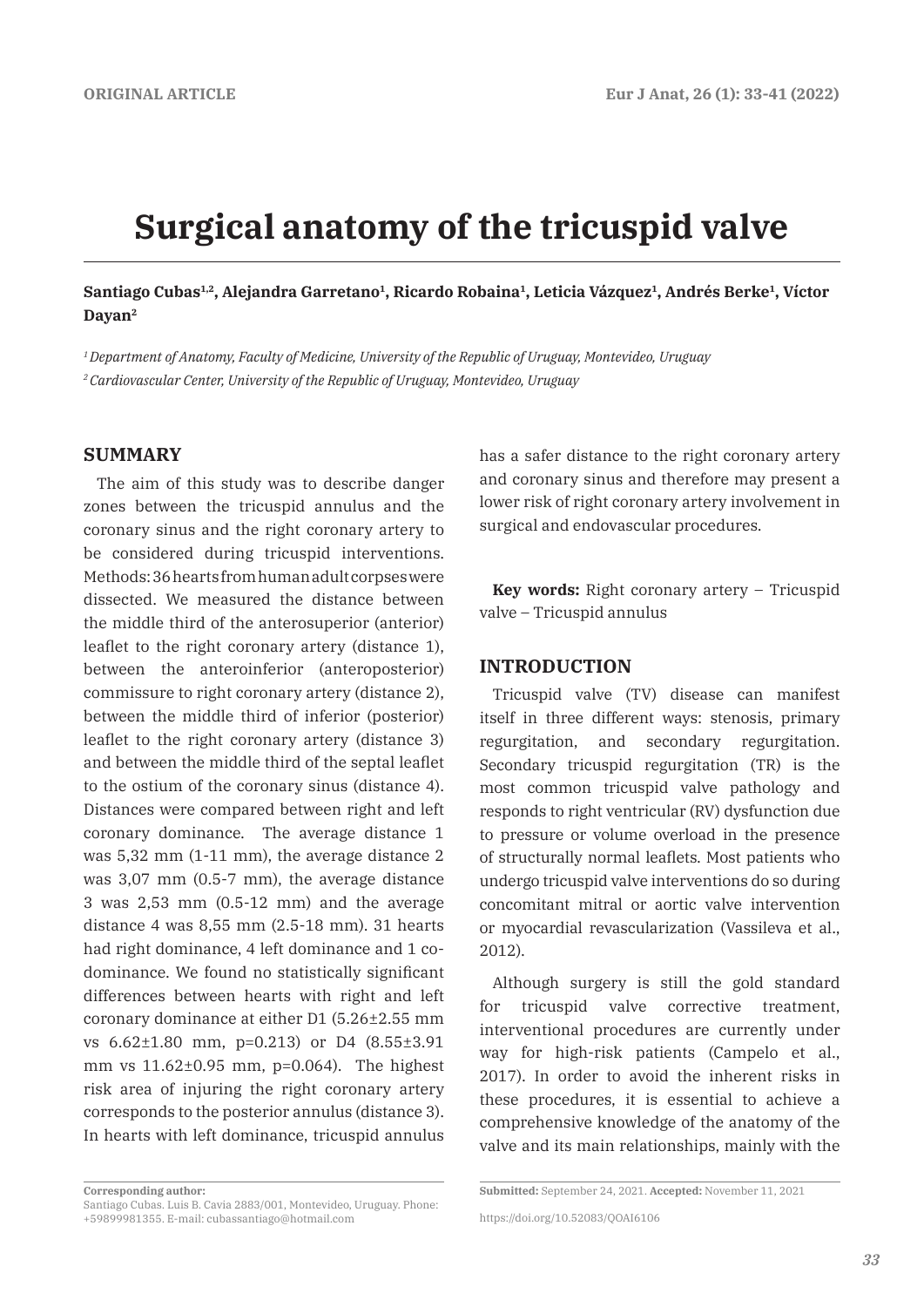atrioventricular node (NAV), right coronary artery (RCA) and the ostium of the coronary sinus (CS).

Our aim was to describe zones of proximity (and danger) between the tricuspid annulus and the CS and the RCA in order to consider during tricuspid interventions.

## **MATERIALS AND METHODS**

#### **Anatomical approach**

The material used to carry out this work was donated under a written consent to the Department of Anatomy.

An observational descriptive anatomical study was performed using 36 hearts from human adult corpses previously fixed in formaldehyde solution. The age of the corpses was in the range from sixtyfive to seventy-five. The donors were patients without cardiac pathology. We excluded from the sample any donors with cardiac pathologies.

The chest was approached through a bilateral para-median lateral thoracotomy, and the cardiopulmonary block was subsequently removed. An inverted "T" pericardiotomy was performed. The heart was released after sectioning of the intrapericardial pulmonary veins, vena cava, and supra-aortic vessels. Once the heart was released, the right atrium was approached through a right cava-cava atriotomy, and the incision was extended parallel to the tricuspid ring. Location and branches of the RCA were identified.

Measurements were taken from the atrial side of the middle third of the anterosuperior (anterior) leaflet, the anteroinferior (anteroposterior) commissure, the middle third of the inferior (posterior) leaflet and the middle third of the septal valve (Fig. 1).

The following distances were recorded: 1) Distance 1 (D1) – shortest distance from the



**Fig. 1.-** Schematic representation of the tricuspid valve (atrial view) in relation with the right coronary artery, and the coronary sinus. SL: Septal Leaflet. AL: Anterosuperior Leaflet. IL: Inferior Leaflet. CS: Coronary Sinus. RCA: Right Coronary Artery. 1: distance 1. 2: distance 2. 3: distance 3. 4: distance 4.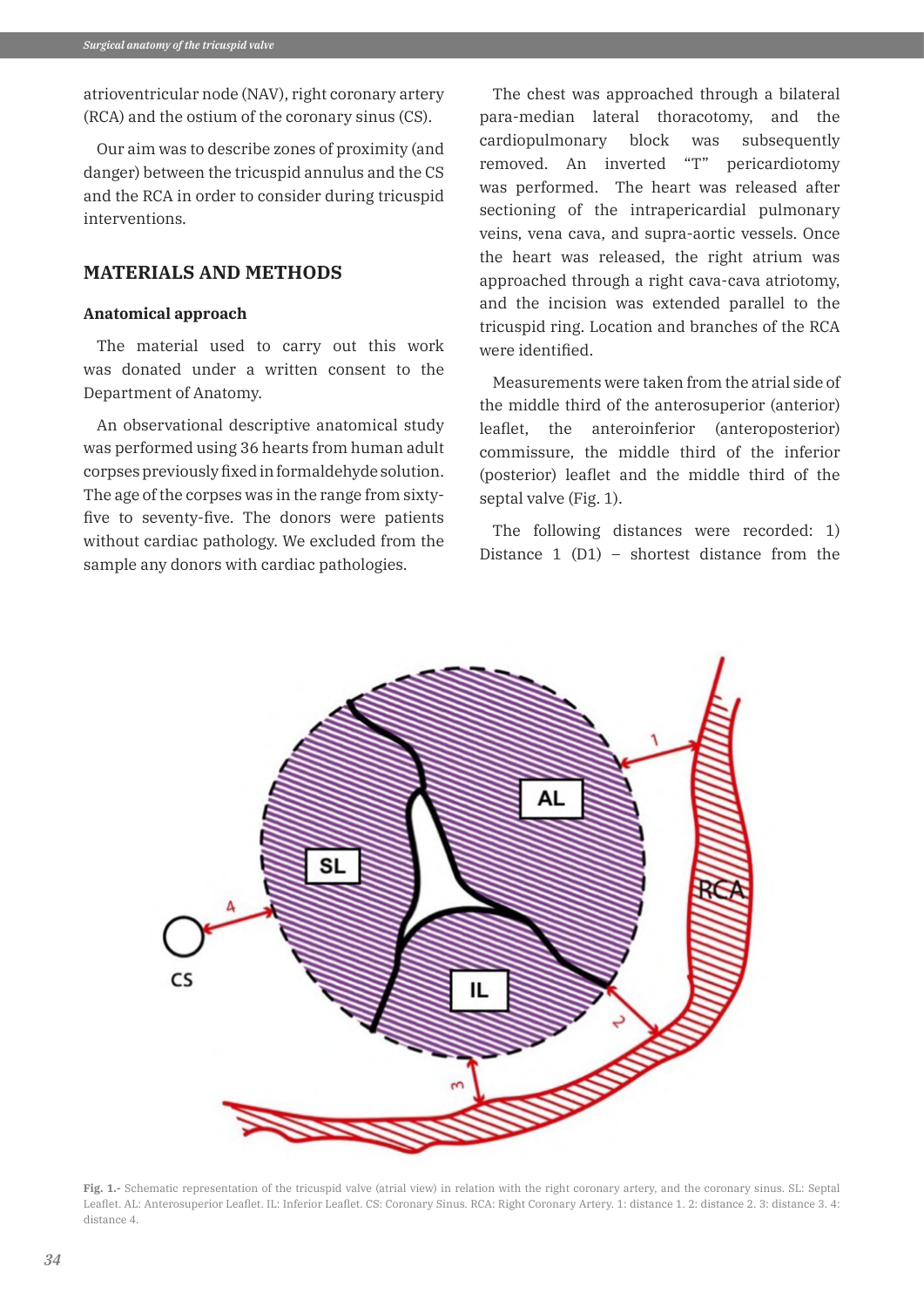middle third of the anterosuperior leaflet to the RCA; 2) Distance 2 (D2) – shortest distance from the anteroinferior commissure to the RCA; 3) Distance 3 (D3) – shortest distance from the middle third of the inferior leaflet to the RCA; 4) Distance 4 (D4) – shortest distance from the middle third of the septal leaflet to the ostium of the coronary sinus (Figs. 1, 2 and 3).

Coronary dominance was defined as the coronary artery which gave rise to the posterior descending artery (Knaapen et al., 2013). In hearts with left dominance, it was not possible to take the measurement in relation to the anteroinferior commissure and inferior leaflet (Distance 2 and Distance 3).

Distances were compared in specimens with left and right coronary dominance using Mann-Whitney U test.

All measurements were made with a numerical millimeter caliper and by the same observer. Continuous variables were expressed as mean, range (minimum-maximum) and standard deviation (SD). Categorical variables as absolute numbers and %. P-value < 0.05 was considered significant.



**Fig. 2.-** Atrial view of the tricuspid valve. SL: Septal Leaflet. AL: Anterosuperior Leaflet. IL: Inferior Leaflet. Arrows indicate the points of measure between the annulus to the right coronary artery.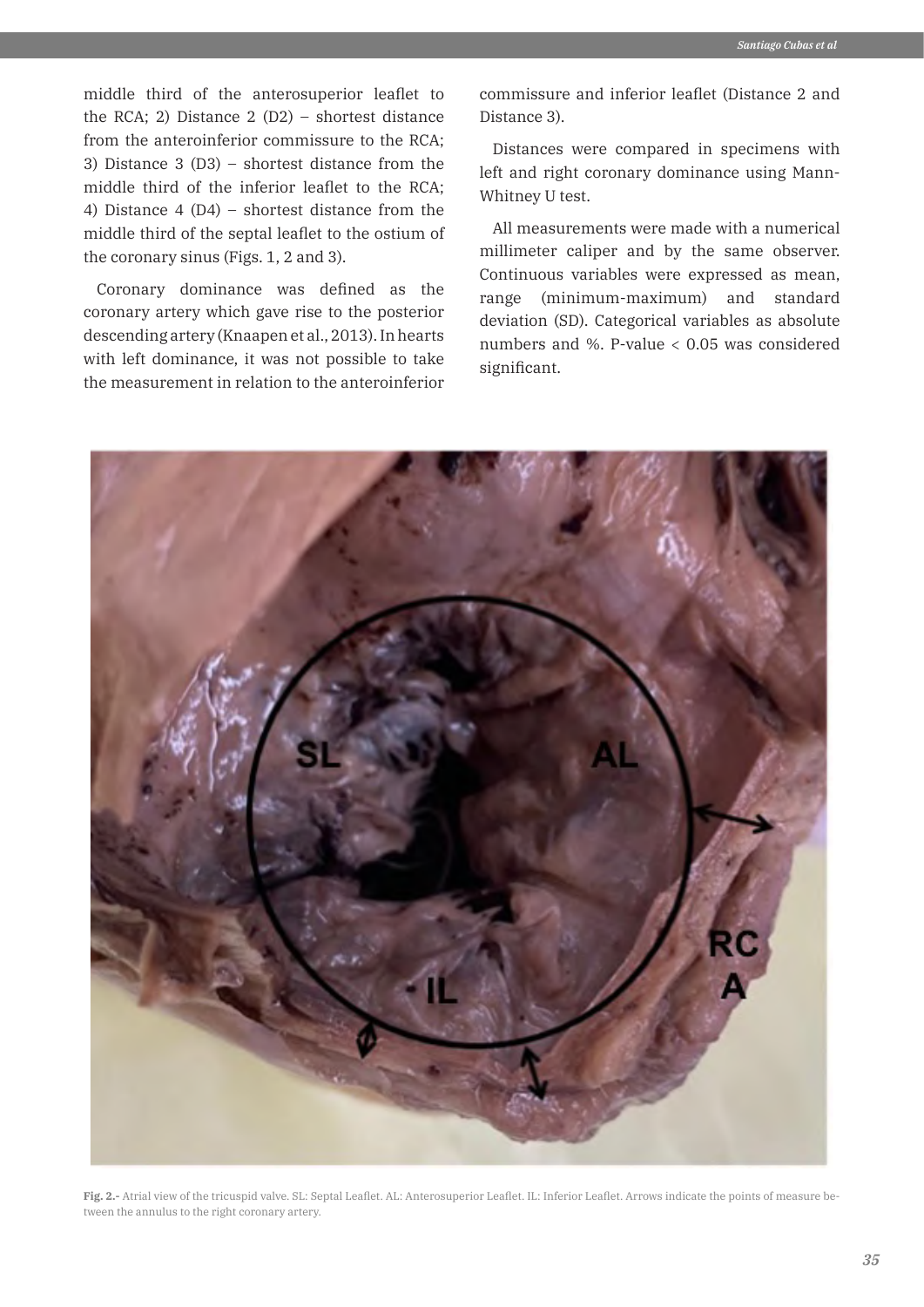

**Fig. 3.-** Atrial view of the tricuspid valve in cadaveric piece. Pattern of Left dominance. SL: Septal Leaflet. AL: Anterosuperior Leaflet. IL: Inferior Leaflet. CS: Coronary Sinus. RCA: Right Coronary Artery. Arrows indicate the points of measure between the annulus to the Coronary Sinus, and the annulus to Right Coronary Artery.

# **RESULTS**

Of the 36 hearts, 31 presented right dominance (86.1%), 4 left dominance (11.1%) and 1 codominance (2.8%).

Mean D1 was 5.32 mm (1-11 mm), D2 was 3.07 mm (0.5-7 mm), D3 was 2.53 mm (0.5-12 mm) and D4 was 8.81 mm (2.5-18 mm) (Table 1).

In hearts with right coronary dominance, mean D1 was 5.26 mm (1-11 mm) and standard deviation (SD) was 2.55, D2 was 3.06 mm (0.5-7 mm) and SD was 1.66, D3 was 2.53 mm (0.5-12 mm) and SD was 2.26, D4 was 8.55 mm (2.5-18 mm) and SD was 3.9 (Fig. 4).

In hearts with left coronary dominance, mean D1 was 6.62 mm (4-8 mm) and SD was 1.80, D2 and D3 was not possible to obtain in this dominance pattern. Mean D4 was 11.62 mm (11-13 mm) and SD was 0.95 (Fig. 4).

In the only case of codominance, mean D1 was 2 mm, D2 was 3.5 mm, D3 was not possible to obtain in this dominance pattern. Mean D4 was 5.5 mm.

We found no statistically significant differences between hearts with right and left coronary dominance at either D1 (5.26±2.55 mm vs 6.62±1.80 mm, p=0.213) or D4 (8.55±3.91 mm vs 11.62±0.95 mm, p=0.064) (Table 2).

#### **DISCUSSION**

Tricuspid regurgitation (TR) is one of the most common manifestations of valvular heart disease (VHD) and may affect 65-85% of the population.

Primary TR implies pathology of the tricuspid valve (TV) complex and may be of rheumatic, degenerative, congenital, infectious, traumatic, or iatrogenic (usually secondary to pace- maker leads) origin. Secondary (or functional) TR is the most prevalent tricuspid pathology and related to right ventricular (RV) dilatation and/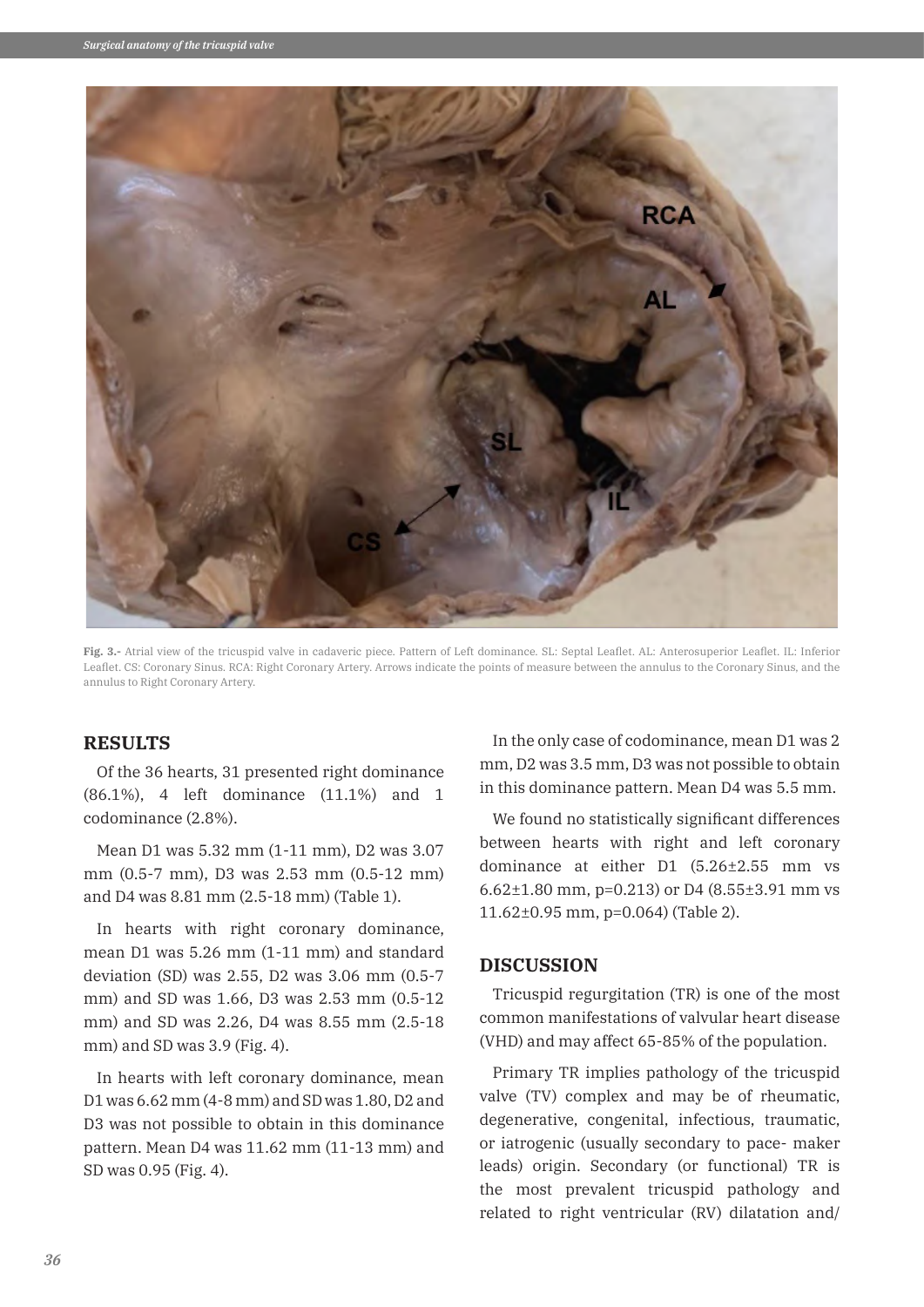or dysfunction, annular dilatation, and leaflet tethering, which are, in turn, usually secondary to left-sided VHD (especially affecting the mitral valve), atrial fibrillation or pulmonary hypertension (Antunes et al., 2017).

The TV annulus is part of the fibrous skeleton of the heart and has important anatomical relationships with the atrioventricular node, the RCA and with the ostium of the CS. A profound and extensive knowledge of its relations is imperative for anyone intervening on the TV in order to avoid serious complications. Our investigation has shown that the area of greatest risk for injury to the RCA is at the anterior-inferior commissure as well as the middle of the inferior leaflet. Using a

clockwise system, with 0 corresponding to half of the anterior annulus, the area of greatest risk for injuring the RCA is the zone between 4 and 6 o'clock (Figs. 5 and 6). This risk might be higher for patients with right coronary dominance.

The relationship of the RCA with the annulus acquires importance for the surgical and interventional approach of the TV. The RCA runs through the right atrioventricular sulcus and gives rise to the posterior descending artery in 85-90% of cases (Knaapen et al., 2013) (right dominance). It has been described that, in right dominance, the RCA has closer relationship with the tricuspid annulus but there is limited information regarding the minimum safety distance (Dahou et al., 2019).

**Table 1.** Distance between the tricuspid annulus and the right coronary artery and coronary sinus (n=31).

|                 | N  | Mean | Minimum | <b>Maximum</b> | <b>SD</b> |
|-----------------|----|------|---------|----------------|-----------|
| Distance 1 (mm) | 36 | 5,32 | 1,00    | 11,00          | 2,52      |
| Distance 2 (mm) | 32 | 3,07 | ,50     | 7,00           | 1,64      |
| Distance 3 (mm) | 31 | 2,53 | ,50     | 12,00          | 2,26      |
| Distance 4 (mm) | 36 | 8,81 | 2,50    | 18,00          | 3,80      |



**Fig. 4.-** Mean distance (in millimeters and standard deviation) between the tricuspid annulus and right coronary artery (RCA), and coronary sinus. Distance 1: distance of the middle third of anterosuperior leaflet to RCA. Distance 2: distance of the anterior-inferior commissure to RCA. Distance 3: distance of the middle third of inferior leaflet to RCA. Distance 4: distance of the middle third of septal leaflet to CS.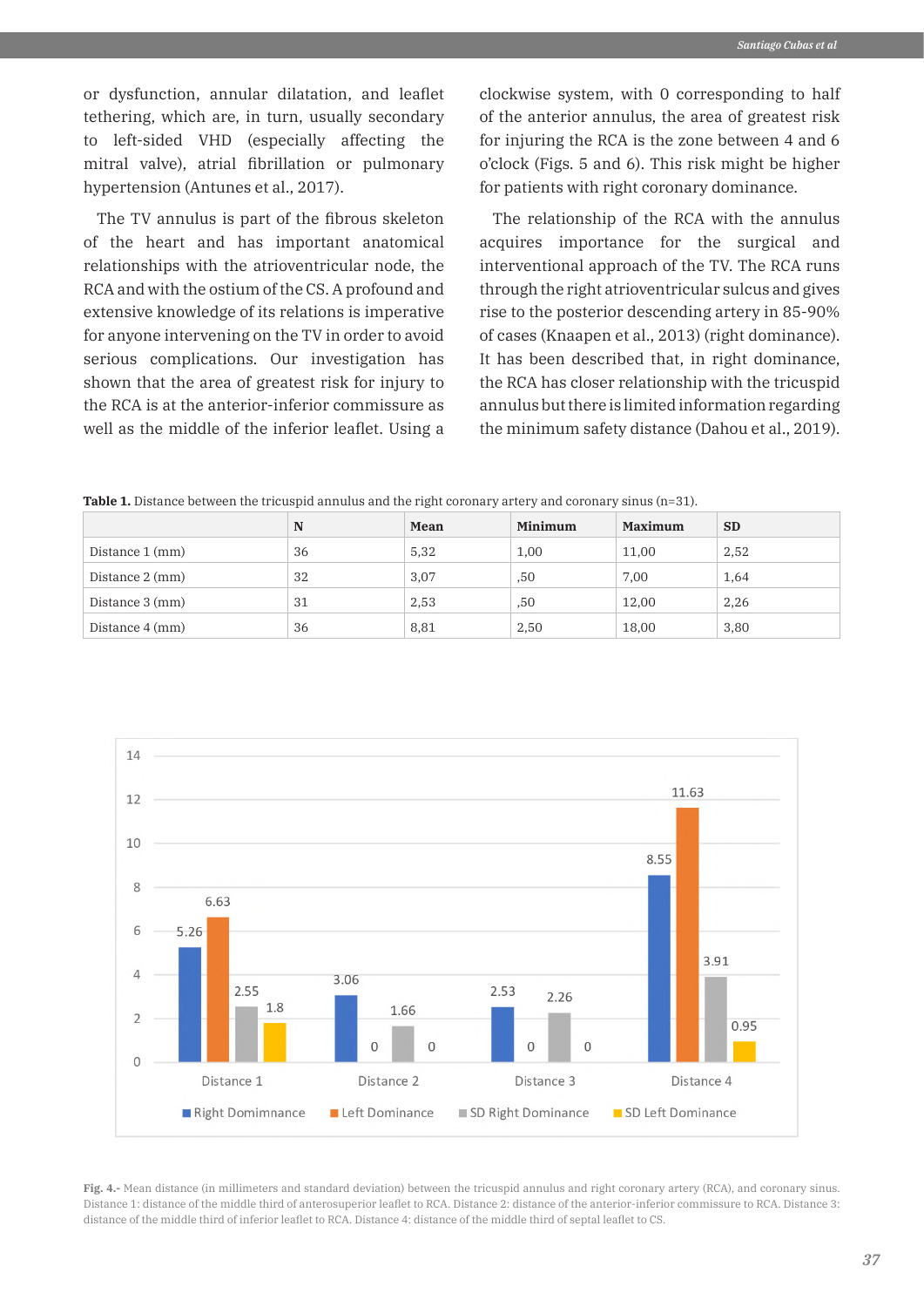|  | <b>Table 2.</b> Distance comparison between hearts with right and left dominance $(n=35)$ . |  |
|--|---------------------------------------------------------------------------------------------|--|
|--|---------------------------------------------------------------------------------------------|--|

|                                 | Right $(n=31)$ | Left $(n=4)$ |       |
|---------------------------------|----------------|--------------|-------|
|                                 | 5.26(2.55)     | 6.62(1.80)   | 0.213 |
| Distance $1 \, \text{(mm)(SD)}$ | 6.62           | 1.80         |       |
|                                 | 8.55(3.91)     | 11.62(0.95)  | 0.064 |
| Distance $4 \, \text{(mm)(SD)}$ | 11.62          | .95          |       |

When the heart has a left dominance, the RCA is smaller because it supplies a smaller proportion of myocardial tissue and has a shorter course. In our study, 86.1% of dissected hearts presented right dominance, 11.1% left dominance and 2.8% co-dominance, which were similar to other series (Angelini et al., 2002; Knaapen et al., 2013). We found that when there is left dominance, the RCA ends early and therefore has no relationship to the inferior leaflet.

Dahou et al. (2019) describes that the distance of the RCA at the proximal level is relatively distant from the tricuspid annulus, and gradually approaches the endocardial surface, acquiring at a lower level a distance of less than 3 mm. Sellke and Ruel (2019) mentions that the RCA runs through the AV groove from the anterior to the posterior annulus, and may be injured by deep stitches at the level of the annulus.

Data derived from previous anatomical studies and evaluations performed with computed tomography (CT) are very similar to our results. Buzzatti et al. (2018), using 44 normal human hearts, reported that the RCA had an average



**Fig. 5.-** Schematic representation of the tricuspid valve of (atrial view) in relation with the right coronary artery, and the coronary sinus. Clockwise system, with the clock being the tricuspid ring, and 0 o'clock half of the anterior annulus. SL: Septal Leaflet. AL: Anterosuperior Leaflet. IL: Inferior Leaflet. CS: Coronary Sinus. RCA: Right Coronary Artery. Red zone, the greatest risk area.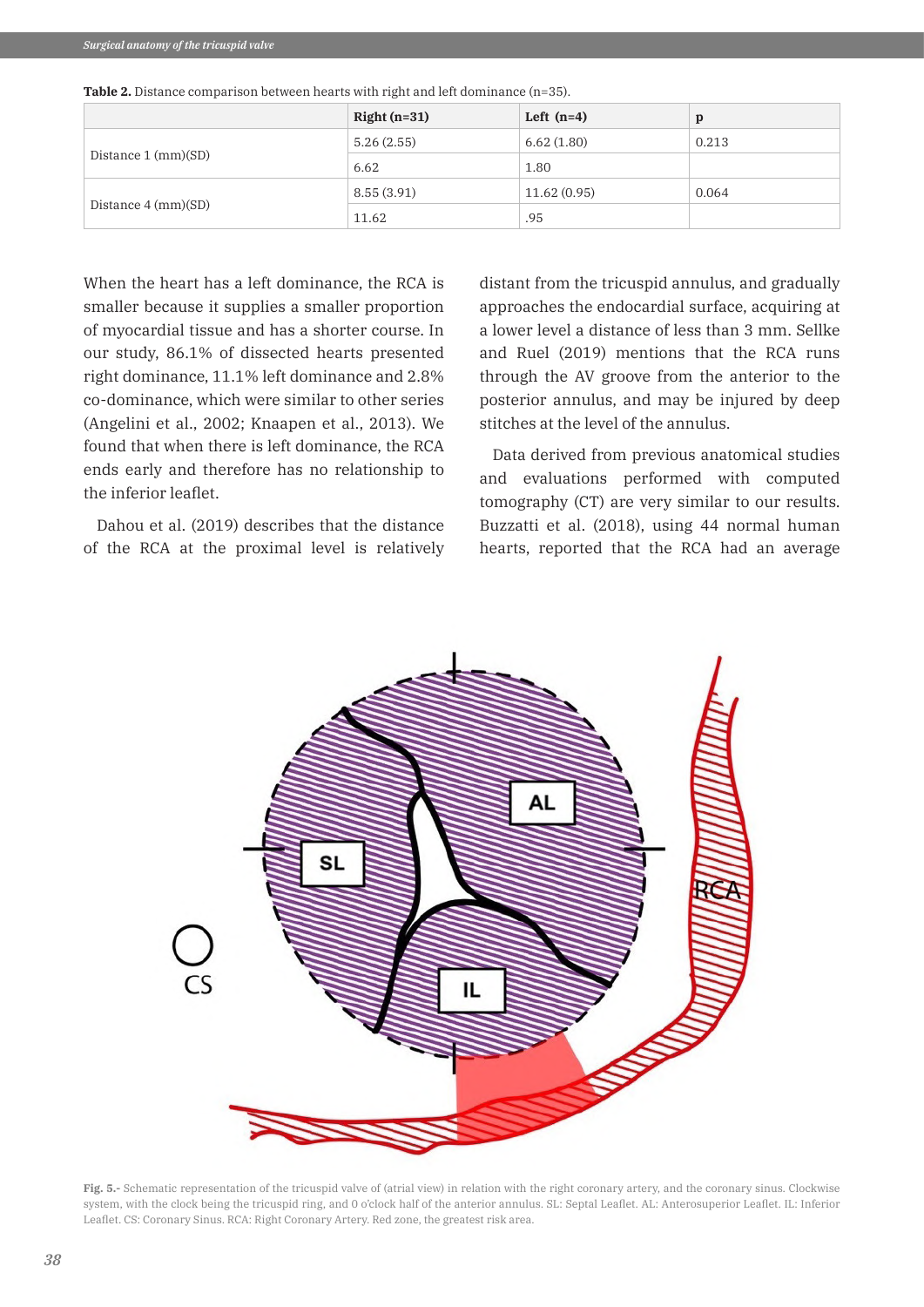distance to the tricuspid annulus, which was greatest at the anterosuperior leaflet (6.8 mm) and shortest at the posterior annulus (2.1 mm). Van Rosendael et al. (2017) evaluated 250 patients with CT and reported a distance from the RCA to the anterosuperior leaflet of the tricuspid valve of 8.8±4.5 mm and to the inferior leaflet 3.6±3.4 mm.

Antunes et al. (2017) describe the management of the tricuspid valve regurgitation. They specify the surgical techniques, and describe that, in annuloplasty techniques, sutures must be placed in the annulus, 1-2 mm beyond the leaflet hinge line to avoid the adjacent aortic valve and right coronary artery, and the last sutures should be placed in the anteroseptal commissure (right fibrous trigone) and in the middle of the septal annulus to avoid injury to the bundle of His. They describe that in the tricuspid valve replacement accurate prosthesis sizing is essential to prevent distortion of the right coronary artery.

Schofer et al. (2015) report the first human transcatheter tricuspid valve repair with a Mitralign system. They do a plication of the annulus and bicuspidizing the tricuspid valve at the level of the postero-anterior commissure. They consider that the position of the radiofrecuency wire to carry out this procedure must be positioned



**Fig. 6.-** Atrial view of the tricuspid valve. Pattern of Right dominance. SL: Septal Leaflet. AL: Anterosuperior Leaflet. IL: Inferior Leaflet. AA: Atrial Appendage. RCA: Right Coronary Artery. Red triangle represents the greatest risk area.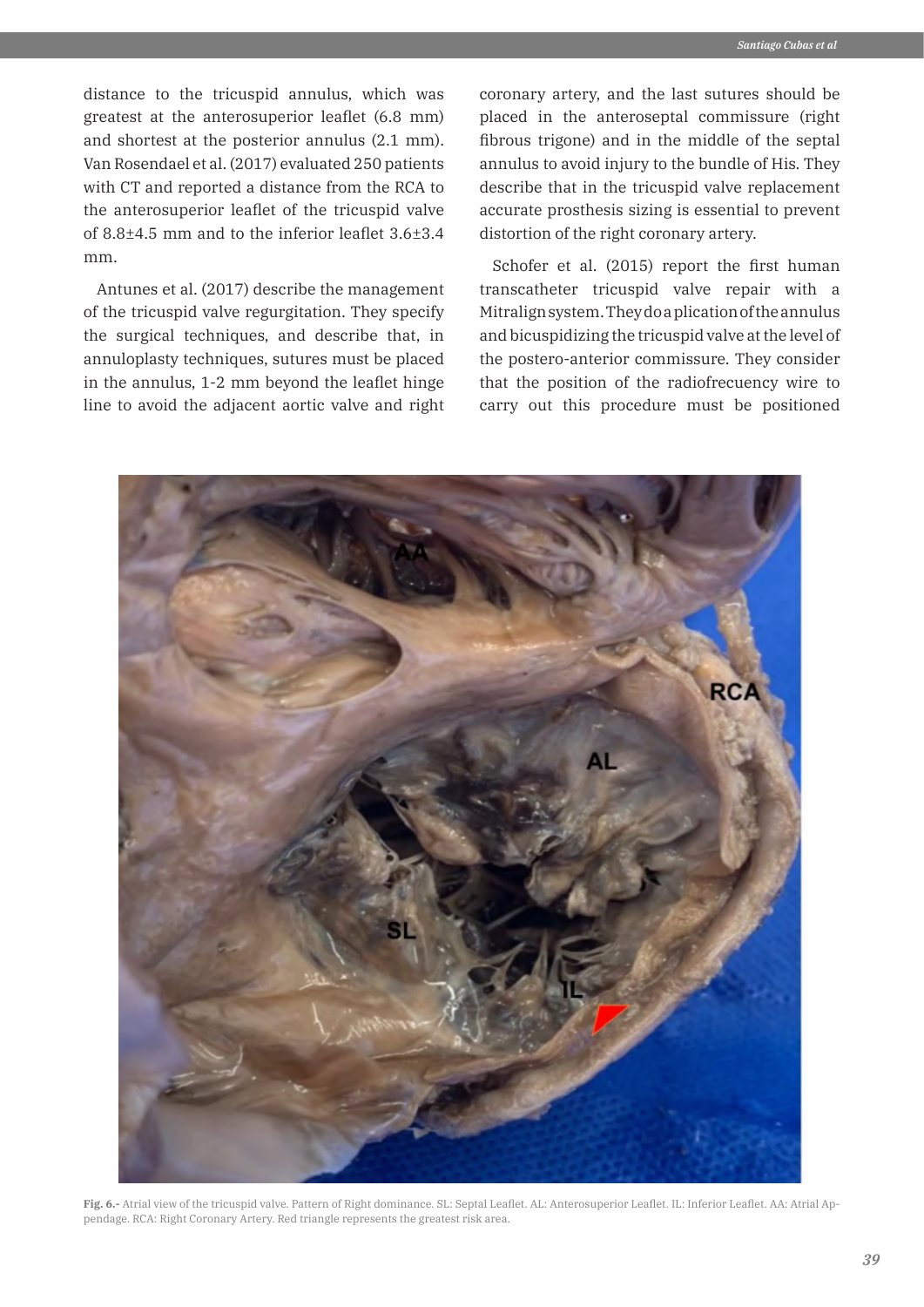2-5mm from the base of the leaflet and within the annulus directed toward the right atrium to avoid the right coronary artery perforation.

Taramasso et al. (2019), in the International TriValve Registry, report that 312 patients with severe or greater symptomatic tricuspid regurgitation (TR) underwent transcatheter tricuspid valve intervention (TTVI). Thirty-day mortality was 3.6%, and the mayor adverse events at 30 days were 10.3%, including 2 acute myocardial infarctions requiring right coronary artery stenting (0.7%). They do not specify whether this was because of compromise or distortion of the right coronary artery.

Iatrogenic damage to the RCA is a rare complication that has serious consequences if not diagnosed and treated early. RCA may be damaged directly during surgery when placing sutures in the tricuspid annulus or indirectly by tightening the tissues located in its closeness. In patients with right coronary dominance, RCA lesions are more frequent at the mid-distal level (Gotor et al., 2018). As we have shown, it is at this point where the artery has its closest relationship with the annulus.

Díez-Villanueva et al. (2014) reviewed their experience regarding direct injury to the RCA related to TV repair in patients with functional TR. Between 2005 and 2012, 499 patients underwent TV surgery, and repair techniques were performed in 450. Direct injury to the RCA complicated 4 of those 450 repair operations. All the patients had critical or sub-occlusive stenosis at the level of the mid or distal portions of the RCA. Díez-Villanueva et al. (2014) comment that the distance between the RCA and the endocardium is particularly small in those areas closest to the tricuspid annulus, especially in the cavotricuspid isthmus in the lower right atrium, with a distance less than 5 mm in over 80% of patients. They define a danger zone at the level of the anteroposterior commissure, and risk of RCA occlusion may be minimized by using semirigid rings, applying fewer sutures along the posterior annulus, and avoiding applying the stitches to the atrial wall.

The topography of the iatrogenic damage of the RCA is concordant with our results, in which the shortest distance of the RCA to the annulus is in the posterior annulus.

We did not find any reference regarding injury to the coronary sinus during interventional procedures on the TV (Taramasso et al., 2019). Nonetheless, there are few patients in whom TV devices have been implanted percutaneously, which could explain the scarcity of this report. According to our data, the distance between the TV annulus and the CS is quite safe in hearts with left dominance. In hearts with right dominance, this distance is shorter and therefore might represent an issue to consider during TV intervention planning.

## **Limitations**

Measurements were performed on formaldehyde fixed hearts, which dehydrates the tissues and can determine alterations in the measurements with respect to fresh or living tissues. We must also consider that the measurements taken were analyzed only in the transversal plane, with no measurements of the ring being made to the RCA in the vertical plane. We were not able to identify the sex of each of the samples (cadaveric samples are not identified), and therefore our data do not allow to consider differences between males and females.

# **CONCLUSIONS**

Anatomic relationships of the TV annulus with the RCA and CS are important in order to avoid its injury during interventional procedures. The highest risk area of injuring the RCA corresponds to the posterior annulus. TV annulus in hearts with left dominance have a safer distance to the RCA and CS and therefore may present a lower risk of RCA involvement in surgical and endovascular procedures. The anatomical knowledge of the tricuspid valve and its relationships are essential to reduce complications during surgical and endovascular procedures.

### **ACKNOWLEDGEMENTS**

The authors express special recognition to all who in life decide to donate their body to our faculty, for teaching and research of Anatomy.